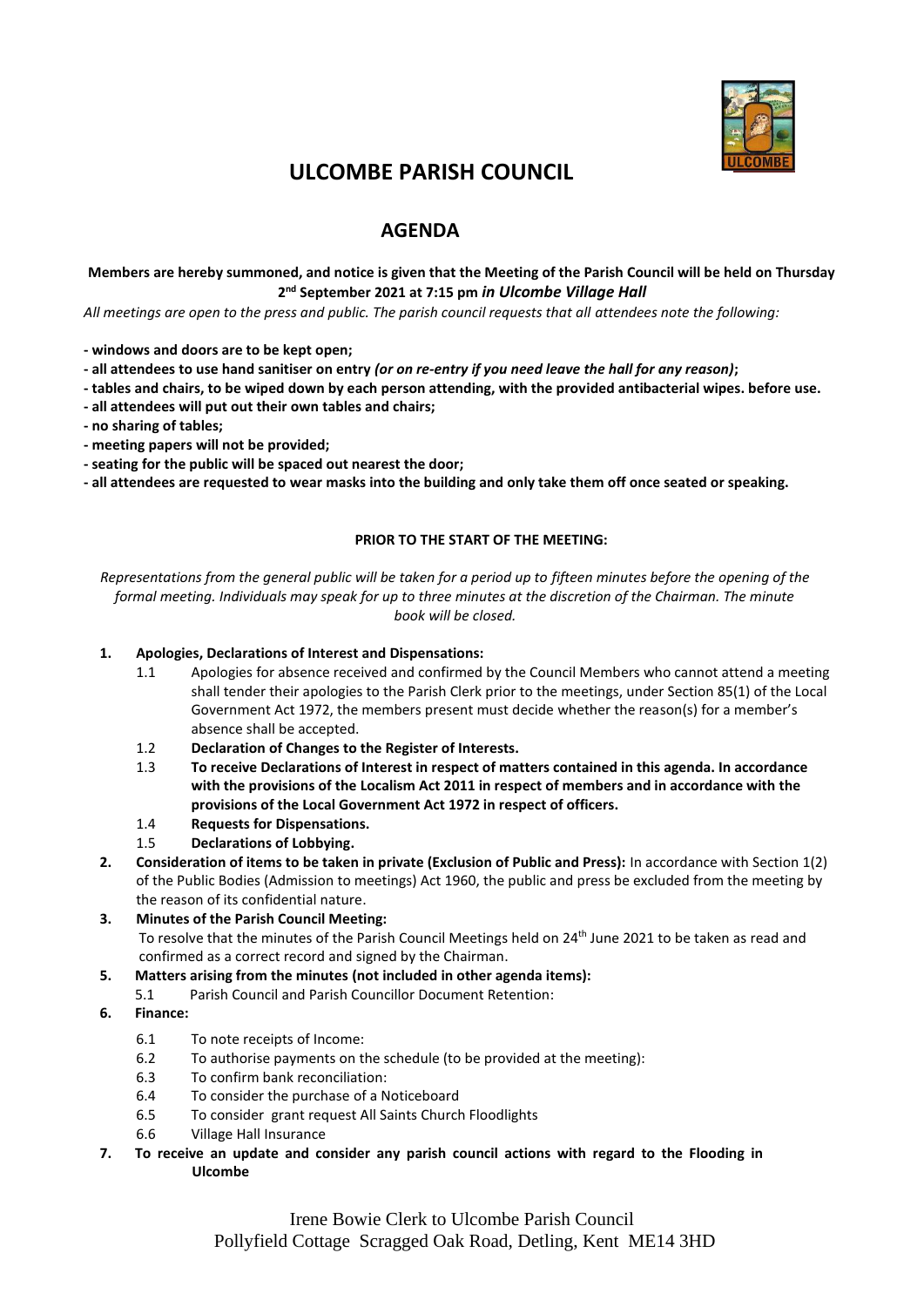### **8. Highways:**

- 8.1 To receive the KCC Speed Survey
- 8.2 To consider any other Highways matters

# **9. To receive reports from:**<br>**9.1 Chairman Ulcom**

- 9.1 Chairman Ulcombe Parish Council **Club Connect Club Connect Club Connect Club Connect Club Connect Club Connect** Council Club Connect Council Club Connect Council Club Connect Council Club Connect Council Club Club Conn
- 
- 9.3 Kent County Councillor KCC Cllr Prendergast
- 9.4 Footpath Warden Report R. Banham
- 9.5 Police and Crime Report PCSO Boyd
- 9.6 Community Warden Report D Riach-Brown
- 

### **10. Planning:**

- 10.1 To consider the following applications:
	- 10.1.1 21/504212/FULL Church Farm Ulcombe Hill Ulcombe Kent ME17 1DN Change of use and conversion of 'The Old Stables' and part of 'The Calf Shed' to a two bedroom dwelling.
	- 10.1.2 21/504328/FULL Upper Little Boy Court Boy Court Lane Headcorn Ashford Kent TN27 9LA Erection of a two storey side and rear extension and a new double garage with garden equipment area.
	- 10.1.3 21/504263/P20ZA Industrial Unit To The Rear Of Hillcroft Ulcombe Hill Ulcombe Maidstone Kent ME17 1DJ

Prior Notification for the demolition of existing industrial building and erection of a detached dwelling, and the operations proposed under paragraph ZA(3) (a) to (j) - Operations reasonably necessary for demolition and construction, removal of plant servicing, disconnection of services, removal of means of access/ egress, removal of storage and waste, installation of plant and installation of services to the new building, access to and egress from the new building, including means of escape from fire, storage, waste or other ancillary facilities to support the new building, The use of scaffolding and other temporary structures. For it's prior approval to: Transport and highways impacts, Contamination risks, Flooding risks in relation to the new building, Design, External appearance, Provision of adequate natural light in all habitable rooms, Impact of the development on the amenity of the new building and of neighbouring premises, including overlooking, privacy and light, noise from any commercial premises on the intended occupiers, Impact on business and new residents of the developments introduction of, or increase in residential use in the area in which the development is to take place, heritage and archaeology, Method of demolition of the old building, Plans for landscaping, including the planting and maintenance of shrubs and trees, and any, Air traffic and defence asset impacts of the development.

- 10.1.4 21/504131/FULL Glenville House The Street Ulcombe Kent ME17 1DU Demolition of workshop, conservatory, utility room, Kitchen, garage and 2no. greenhouses. Erection of a part single, part two storey rear extension including a Juliet balcony and insertion of rooflights. Creation of new vehicular access to rear garden, erection of 1no. detached outbuilding and placement of oil tank.
- 10.2 To table planning applications dealt with since last meeting:
	- 10.2.1 21/503726/FULL Oak House The Street Ulcombe ME17 1DU Erection of a single storey front extension. UPC No Objection 10.2.2 21/503223/FULL The Oaklands Lenham Road Headcorn Ashford Kent TN27 9LE Retrospective application for siting of 1no. additional mobile home and 1no. additional tourer (resubmission of 20/502133/FULL). UPC Objection 21/503478/FULL Church Farm Ulcombe Hill Ulcombe Kent ME17 1DN Proposal Change of use and conversion of existing agricultural building to a residential dwelling, including internal and external alterations, the provision of a larger
- residential curtilage and the demolition of existing single storey office. UPC No Objection 10.3 To receive an update on any outstanding planning applications and results:
	- 10.3.1 21/502162/FULL Acorn House Lenham Road Kingswood Kent ME17 1LU Demolition of existing rear extension and shed. Conversion of integral garage into habitable space. Erection of two storey front and rear extensions including rear balcony and alterations to fenestration (revised scheme: 19/505500/FULL).

Irene Bowie Clerk to Ulcombe Parish Council Pollyfield Cottage Scragged Oak Road, Detling, Kent ME14 3HD

9.2 District Councillor **District Councillor** Business Councillor Councillor Business Councillor MBC Cllr Trzebinski<br>9.3 Kent County Councillor 9.7 KALC **KALC Club** Club **Club Club Club Club Club Club Club Club Club Club Club Club Club Club Club Club Club Club Club Club Club Club Club Club Club Club Club Club**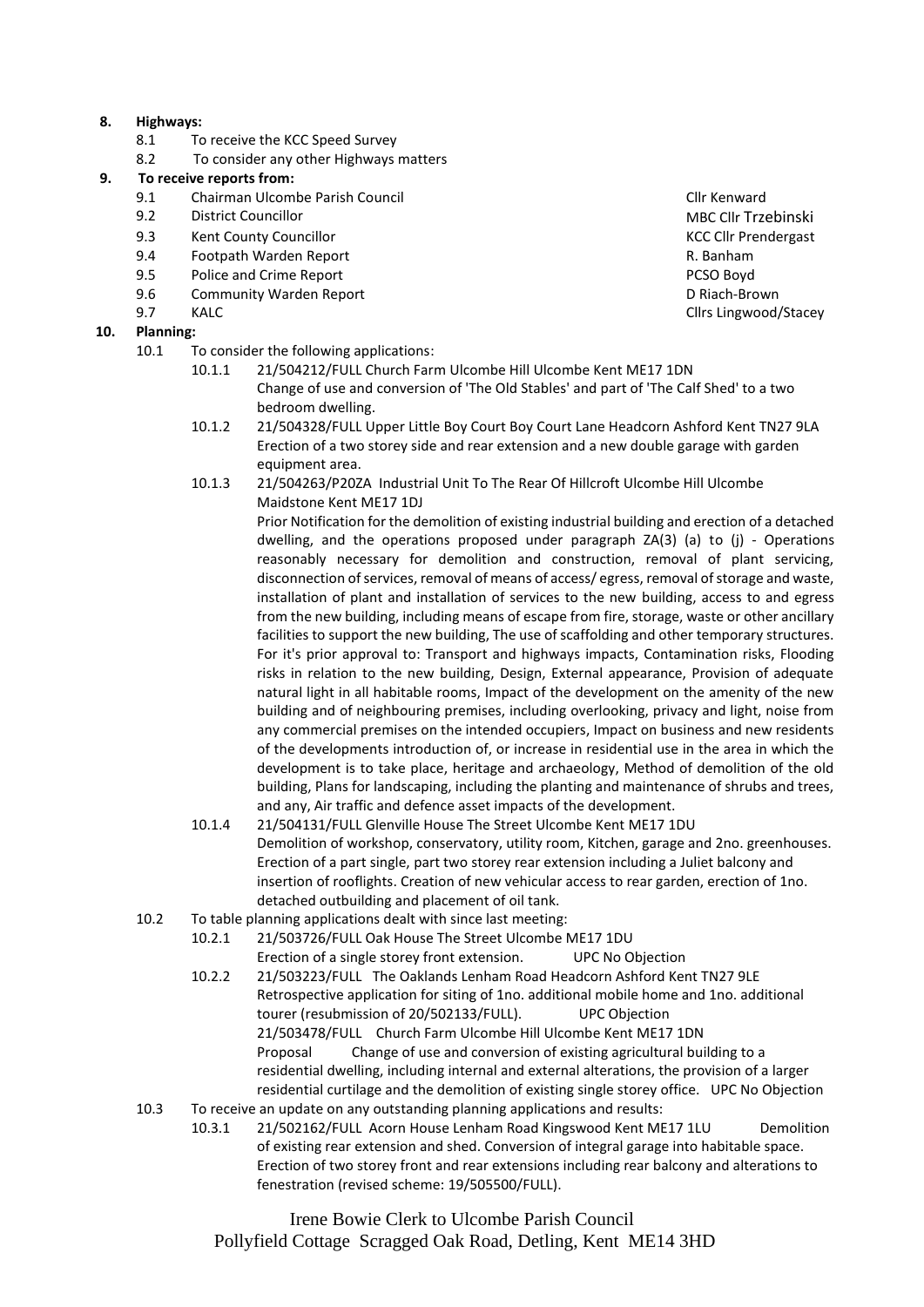Application Permitted

- 10.3.2 21/502086/FULL Renewal of planning permission 18/502084/FULL for the conversion of outbuilding into ancillary accommodation including external alterations. Application Permitted
- 10.3.3 21/503016/FULL Orchard House The Street Ulcombe Maidstone Kent ME17 1DR Erection of a 5 no. bedroom dwelling. Amendment to west street facing garage wall and roof. (Part Retrospective) (Revision to 20/503329/FULL) Application Permitted
- 10.3.4 21/502612/FULL Stonehall Farm Bungalow Headcorn Road Ulcombe Maidstone Kent ME17 1HD Creation of equestrian menage for private use. Application Permitted
- 10.3.5 21/502505/FULL Plumtree Park Pye Corner Ulcombe Kent ME17 1EF Stationing of 6no. additional mobile homes on traveller site with associated parking. Application Refused
- 10.3.6 21/501975/P20ZA Industrial Unit Rear Of Hillcroft Ulcombe Hill Ulcombe Maidstone Kent ME17 1DN

Prior Notification for the demolition of existing industrial building and erection of a detached dwelling, and the operations proposed under paragraph ZA(3) (a) to (j) - Operations reasonably necessary for demolition and construction, removal of plant servicing, disconnection of services, removal of means of access/ egress, removal of storage and waste, installation of plant and installation of services to the new building, access to and egress from the new building, including means of escape from fire, storage, waste or other ancillary facilities to support the new building, The use of scaffolding and other temporary structures. For it's prior approval to: Transport and highways impacts, Contamination risks, Flooding risks in relation to the new building, Design, External appearance, Provision of adequate natural light in all habitable rooms, Impact of the development on the amenity of the new building and of neighbouring premises, including overlooking, privacy and light, noise from any commercial premises on the intended occupiers, Impact on business and new residents of the developments introduction of, or increase in residential use in the area in which the development is to take place, heritage and archaeology, Method of demolition of the old building, Plans for landscaping, including the planting and maintenance of shrubs and trees, and any, Air traffic and defence asset impacts of the development.

- Prior Approval Refused
- 10.3.7 21/502603/FULL Barn At Roydon Farm Pye Corner Ulcombe Maidstone Kent ME17 1EG Demolition of existing barn and lean-to. Erection of 3no. dwellings with associated access, Application Permitted
- 10.4 To receive late planning applications and other late planning matters:
- 10.5 To receive feedback from the Pre-Application Working Group:

### **11. Recreation Play Area/Car Park:**

- 11.1 To receive the Monthly Inspection Report from Maidstone Borough Council/ parish council and to consider any actions to be taken.
- 11.2 To receive an update and recommendations from the Recreation Committee
- 11.3 To receive an update on the Pavilion
- 11.4 To consider matters pertaining to the Village Hall

### **13. To receive and update on the annual Parish Meeting 9 th September 2021**

### **14. Correspondence:**

- 14.1 To Table Items of Late Correspondence:
- 14.2 To Table items circulated:
	- 14.2.1 MBC Planning Committee Training 2021/22
	- 14.2.2 Mayor's Charity 'Fish and Chip Supper' Cruise on the Kentish Lady 3 September
	- WAY AMBASSADORS KENT DOWNS
	- 14.2.3 KALC Events September 2021
	- 14.2.4 KCC Consultation KCC Household Waste Recycling Centres Booking System